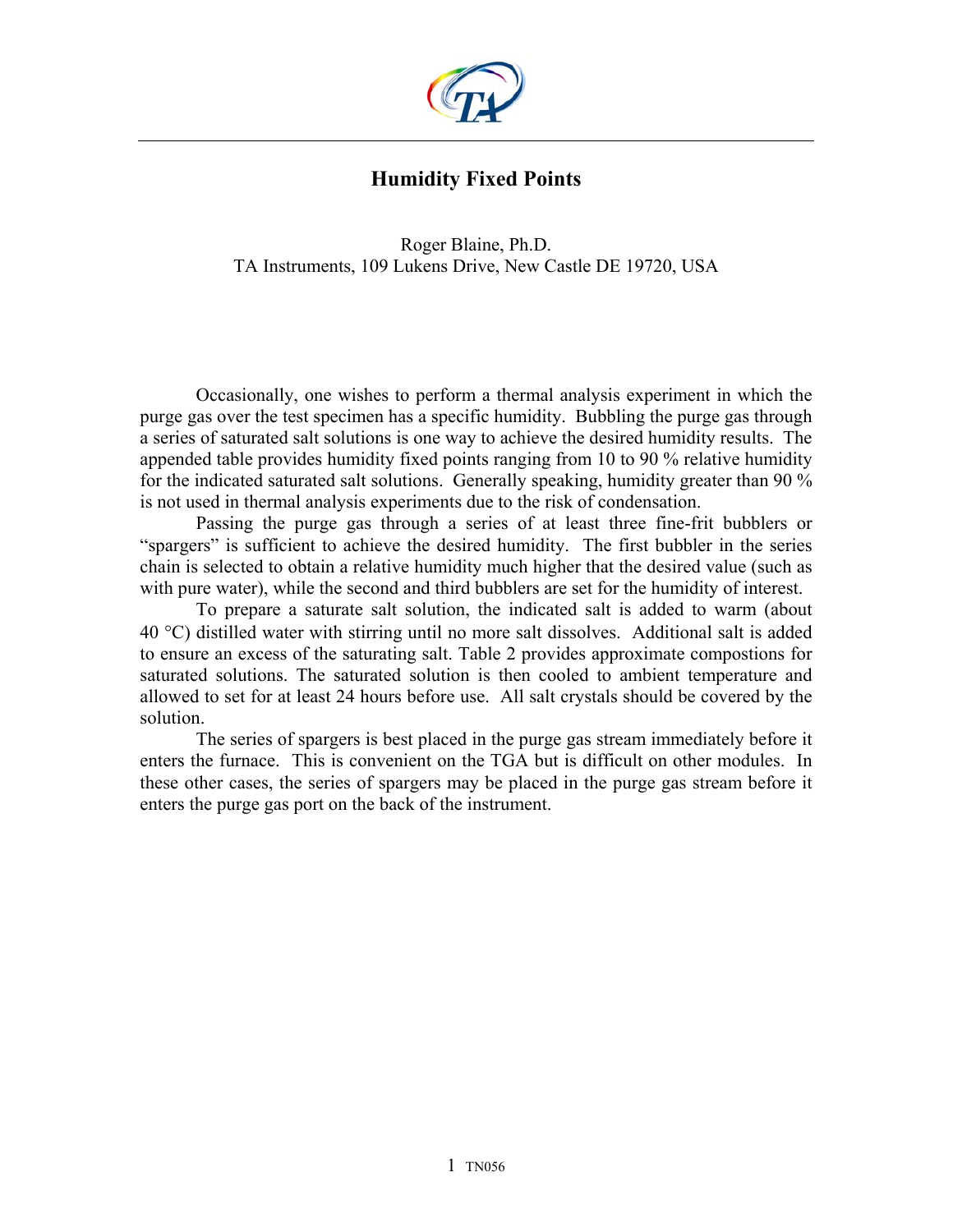#### Table 1 HUMIDITY FIXED POINTS

L. Greenspan, "Humidity Fixed Points of Binary Saturated Aqueous Solutions", *Journal of Research of the National Bureau of Standards - A. Physics and Chemistry*, **1977**, 81A (1) pp. 89-96

| Temperature  | Lithium  | Potassium | Magnesium | Potassium     | Magnesium | Sodium         | Strontium         | Sodium   | Potassium |
|--------------|----------|-----------|-----------|---------------|-----------|----------------|-------------------|----------|-----------|
| $(^\circ C)$ | Chloride | Acetate   | Chloride  | Carbonate     | Nitrate   | <b>Bromide</b> | Chloride          | Chloride | Chloride  |
| 10           | 11.3     | 23.7      | 33.5      | 43.1          | 57.4      | 62.2           | 75.66             | 75.7     | 86.8      |
| 15           | 11.3     | 23.4      | 33.3      | 43.2          | 55.9      | 60.7           | 74.13             | 75.6     | 85.9      |
| 20           | 11.3     | 23.1      | 33.1      | 43.2          | 54.4      | 59.1           | 72.52             | 75.5     | 85.1      |
| 25           | 11.3     | 22.5      | 32.8      | 43.2          | 52.9      | 57.6           | 70.85             | 75.3     | 84.3      |
| 30           | 11.3     | 21.6      | 32.4      | 43.2          | 51.4      | 56.0           | 69.12             | 75.1     | 83.6      |
| 35           | 11.3     | $---$     | 32.1      | $\frac{1}{2}$ | 49.9      | 54.6           | $---$             | 74.9     | 83.0      |
| 40           | 11.2     | $---$     | 31.6      | $---$         | 48.4      | 53.2           | $---$             | 74.7     | 82.3      |
| 45           | 11.2     | $---$     | 31.1      | $---$         | 46.9      | 52.0           | $\qquad \qquad -$ | 74.5     | 81.7      |
| 50           | 11.1     | $---$     | 30.5      | $---$         | 45.4      | 50.9           | $---$             | 74.4     | 81.2      |
| 55           | 11.0     | $---$     | 29.9      | $---$         | $---$     | 50.2           | $---$             | 74.4     | 80.7      |
| 60           | 11.0     | $---$     | 29.3      | $---$         | $---$     | 49.7           | $---$             | 74.5     | 80.3      |
| 65           | 10.9     | $---$     | 28.5      | $---$         | $---$     | 49.5           | ---               | 74.7     | 79.9      |
| 70           | 10.8     | $---$     | 27.8      | $---$         | $---$     | 49.7           | $\qquad \qquad -$ | 75.1     | 79.5      |
| 75           | 10.6     | $---$     | 26.9      | $---$         | $---$     | 50.3           | $---$             | 75.6     | 79.2      |
| 80           | 10.5     | ---       | 26.1      | $---$         |           | 51.4           | $---$             | 76.3     | 78.9      |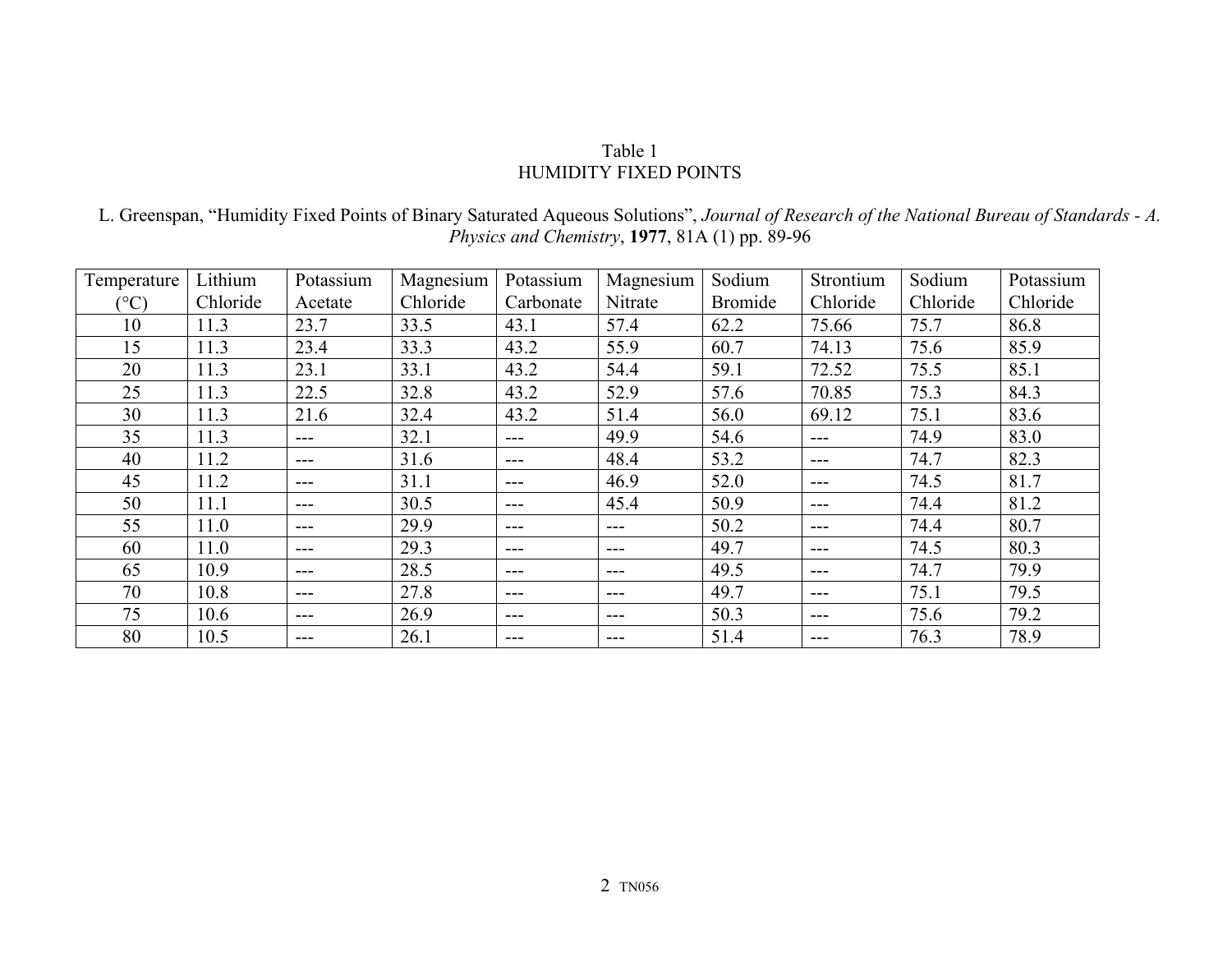## Table 2 APPROXIMATE COMPOSITION OF SATURATE SALT SOLUTIONS

### R. Jowitt and P.J. Wagstaffe, "The Certification of the Water Content of Microcrystalline Cellulose at 10 Water Activities", Commission of the European Communities, EUR 12429, Luxembourg, 1989

| Salt               | Humidity at 25 $\degree$ C | Salt $(g)$ | Water (mL) |
|--------------------|----------------------------|------------|------------|
|                    | $\frac{1}{2}$              |            |            |
| Lithium Chloride   | 11.3                       | 150        | 85         |
| Potassium Acetate  | 22.5                       | 200        | 65         |
| Magnesium          | 32.8                       | 200        | 25         |
| Chloride           |                            |            |            |
| Potassium          | 43.2                       | 200        | 90         |
| Carbonate          |                            |            |            |
| Magnesium Nitrate  | 52.9                       | 200        | 30         |
| Sodium Bromide     | 57.6                       | 200        | 80         |
| Strontium Chloride | 70.85                      | 200        | 60         |
| Sodium Chloride    | 75.3                       | 200        | 60         |
| Potassium Chloride | 84.3                       | 200        | 80         |